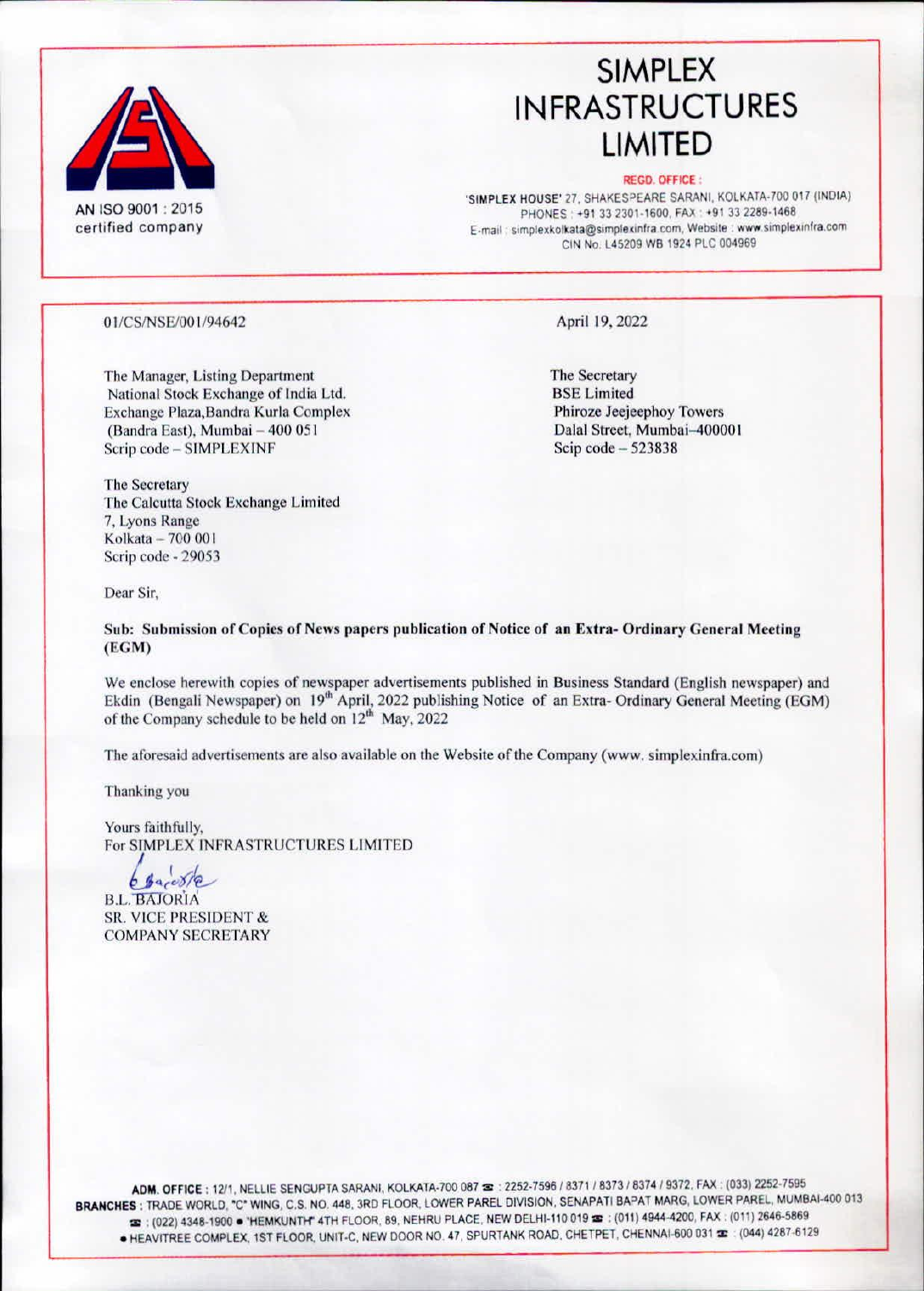# CONOMY & PUBLIC AFFAIRS KOLKATA | TUESDAY, 19 APRIL 2022 BUSINESS Standary



STRIP LEA TIVE CREASE SERVER SERVER SERVER SERVER SERVER SERVER SERVER SERVER SERVER SERVER SERVER SERVER SERVER SERVER SERVER SERVER SERVER SERVER SERVER SERVER SERVER SERVER SERVER SERVER SERVER SERVER SERVER SERVER SERV

## NOTICE OF THE EXTRA-ORDINARY GENERAL MEETING.<br>OF THE COMPANY AND E-VOTING INFORMATION.

Matrice is hereby given that the Extra Ordinary General Meeting (EGM)<br>of the Members of M/s, Simplex Intrastructuras Limited (the Company)<br>will be held on Thursday, the 12th day of May, 2022 at 3.00 PM through<br>Video Confer

wir iout physical presence of Members at a common venue.<br>
In terms of MCA Circulars and SEB: Gricular, the Company has completed<br>
clippatic of Notice of the EGM of the Company, on 18th April, 2022<br>
diposite through electro

The Notice, Explanatory Statement along with relevant documents will<br>the Notice, Explanatory Statement along with relevant documents will<br>the available for inspection in electronic mode from date of circulation<br>of this not of the said documents.

國

瞬

Instructions for remote e-voting and E-voting during the EGM Instructions for remote e-voting and E-voting during the EGM<br>In Compliance with Section 106 of the Companies Act, 20-3 read with<br>Ru e-20 of the Companies (Management and Administration) Rules.<br>20-4 as amended from time to www.evoting.nsdl.com.

The detailed instruction for remote e-voting are given in the Notice of<br>the EGM, Members are requested to note the following:

- The special business as set out in the Notice of the EGM will be  $a)$ transacted through voting by electronic means only
- The Remote e-voting per od commences on Monday, 09th May<br>2022 at 9.00 AM and ends on Wednesday, 11th May 2022 at 5.00<br>PM. Remote e-voting module will be distabled by NSDL for voting<br>thereafter. Once the vote on a resolutio b)
- modify it subsequently,<br>The facility of E-voting system shall also be made available during<br>the Meeting and the Members attending the Meeting, who have<br>not cast their vote by Remote e-voting shall be eligible to east thei c)
- The Members who have cast their vote(s) by Bernote e-voting may also attend the EGM but shall not be entitled to cast their vote(s) again at the EGM. d)
- Any person who acquires shares of the Company and becomes a<br>Any person who acquires shares of the Company and becomes a<br>Member of the Company after sending of the Notice and noising<br>by sending a request at evoting@nastl.co  $\omega$
- The Company has appointed Mr. Atul Kumar Labh Practising<br>Company Secretary (FCS 4848 / CP 3238), Kolkara, to act as<br>the Scrutinizer, to scrutinize the e-voting process in a fair and  $\theta$ transparent manner
- transparent manner.<br>
In case of any queries / grievances connected with Remote e-voling<br>
and e-voting during the meeting you may refer to the Frequently<br>
Asked Questions (FAQS) and 'e-voting user manual" for Members<br>
avail  $q$ Parel, Mumbal – 400 013 af the designated Email (ds.)<br>AmitV@nsdl.co.in/pallavid@nsdl.co.in or at telephone no. 022<br>- 24994360/022-24994545.

Members who have not registered their email addresses are requested<br>to register their armail addresses with their respective Depository<br>Participant(s) and Members holding shares in physical mode are<br>requested to register/u on secretaring name, address, follo no mobile no. and email id of<br>lettar mentioning name, address, follo no mobile no. and email id of<br>Member, scanned copy of PAN card and self attested copy of any<br>address proof (1e, Aadha the EGM Notice.

For SIMPLEX INFRASTRUCTURES LIMITED B. L. BAJORIA **COMPANY SECRETARY** 

Place : Kolkata Dated : 18th April, 2022